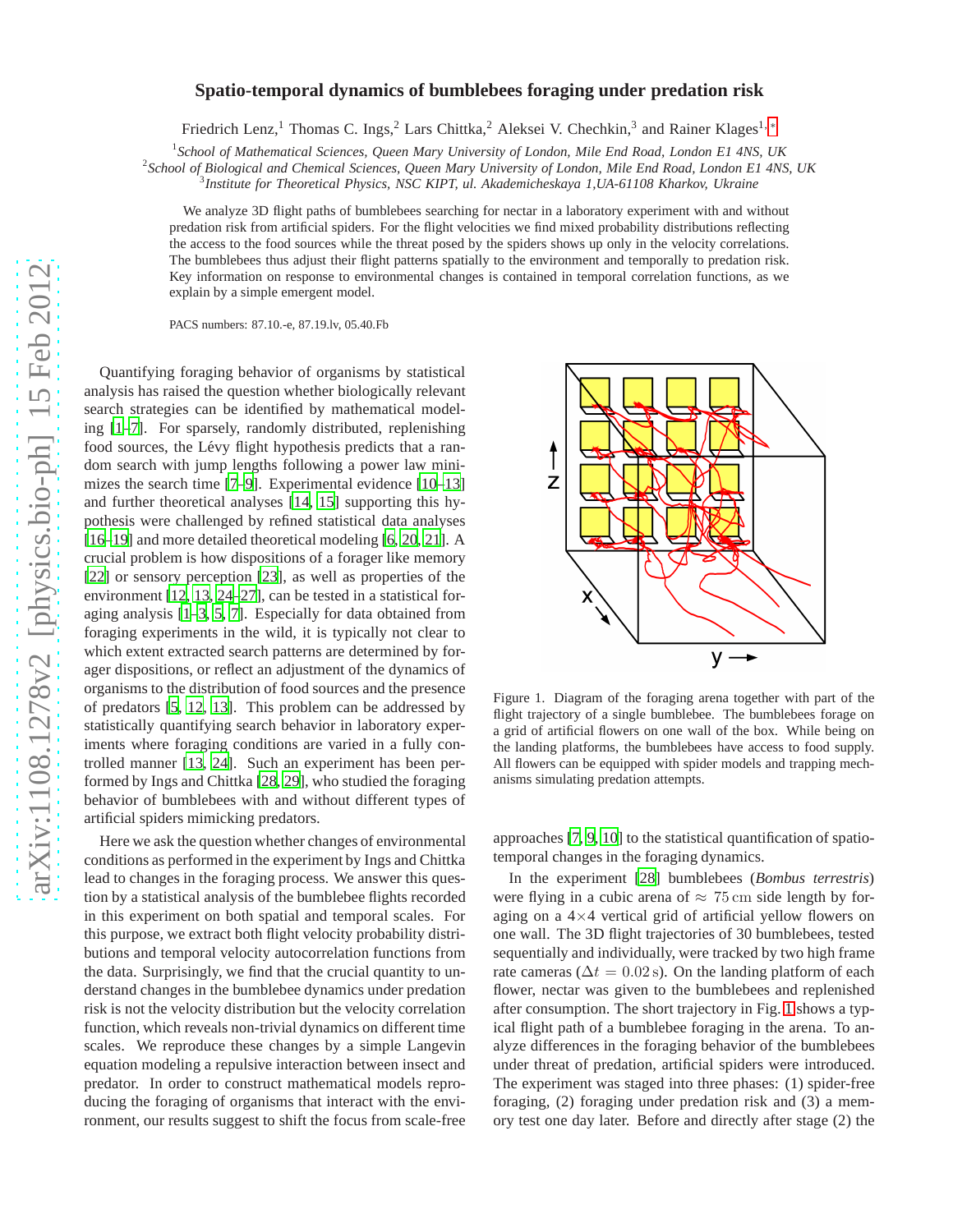

Figure 2. Estimated velocity distributions (main part) and Quantile-Quantile probability plot of a Gaussian mixture as the best fit (inset). Semi-logarithmic plot of the normalized histogram of velocities  $v_y$  parallel to the y-axis in Fig. [1](#page-5-0) (black crosses) for a single bumblebee in the spider-free stage (1) together with a Gaussian mixture (red line), exponential (blue dotted), power law (green dashed), and Gaussian distribution (violet dotted), fitted via maximum likelihood estimation. The inset shows quantiles of  $v_y$  (in  $m/s$ ) of a single bumblebee against quantiles of an estimated mixture of two Gaussians. An ideal match would yield a straight line. The dashed red lines show 20 surrogate data sets of the same size.

bumblebees were trained to forage in the presence of artificial spiders, which were randomly placed on 25% of the flowers. A spider was emulated by a spider model on the flower and a trapping mechanism which held the bumblebee for two seconds to simulate a predation attempt. In (2) and (3) the spiders models were present but the traps were inactive in order to analyze the influence of previous experience with predation risk on the bumblebees' flight dynamics. To determine whether the detectability of the spiders is an important factor, half of the bumblebees were trained on easily visible (white) spider models and half of them on yellow models, which meant that spiders were camouflaged on the yellow flowers; see Ings and Chittka [\[28](#page-6-0)] for further details of the experiment.

Figure [2](#page-6-1) shows a typical normalized histogram of the horizontal velocities parallel to the flower wall (cf. y-direction in Fig. [1\)](#page-5-0) for a single bumblebee. The histograms are characterized by a peak at low velocities and vary in the different spatial directions due to asymmetries induced by physical and biological constraints as well as the spatial arrangement of the flowers. Direct fitting of distributions on the histogram and a visual comparison with some assumed distribution was shown to be unreliable [\[17\]](#page-3-21), as is illustrated by Fig. [2:](#page-6-1) only the power law and the Gaussian distribution can be ruled out by visual inspection. However, the Gaussian mixture and an exponential function appear to be equally likely. Therefore we use the maximum likelihood method for a number of candidate distributions to obtain the optimal parameters for each candidate and then compare the different distribution types by their weights using the Akaike information criterion [\[16](#page-3-8)]. Our candidate distributions are: (a) Exponential:  $\rho_{\lambda}(v) = ce^{-\lambda|v|}$ , (b) Power law:  $\rho_{\mu}(v) = c |v|^{-\mu}$ , (c) Normal distribution with

zero mean:  $\rho_{\sigma}(v) = N_{\sigma}(v)$ , (d) Mixture of two normal distributions:  $\rho_{a,\sigma_1,\sigma_2}(v) = aN_{\sigma_1}(v) + (1-a)N_{\sigma_2}(v)$ , where  $N_{\sigma_i}(v) = \frac{1}{\sqrt{2\pi\sigma_i^2}} e^{-\frac{v^2}{2\sigma_i^2}}$ ,  $i = 1, 2$ , and  $0 \le a \le 1$ . Details of this analysis are described in the Supplemental Material [\[34\]](#page-3-22).

For the data sets of all bumblebees and in all stages of the experiment the Akaike weights show that a mixture of two Gaussians is the preferred distribution of the tested candidates (see Table I in the Supplemental Material [\[34\]](#page-3-22)). However, they do not inform us if the best of the candidates is actually a good model: if all of the candidates are far off the real distribution, the Akaike weights could highlight one of them as the best of the poor fits. As a supplementary qualitative test to which extent the estimated distribution with the largest Akaike weight deviates from the data over the whole range variables, we use Quantile-Quantile (Q-Q) probability plots. The inset of Fig. [2](#page-6-1) shows the Q-Q plot of the mixture of two Gaussians against the experimental data of a single bumblebee and 20 surrogate data sets. Each of the surrogate data sets consists of independently identically distributed random numbers drawn from the estimated Gaussian mixture and has the same number of data points as the real data for comparison with statistical fluctuations. The Q-Q plot shows that the deviations of the experimental data from the mixture of two Gaussians is not larger than the expected deviations due to the finite quantity of data.

The Gaussian mixture for the velocities is generated by different flight behavior near a flower versus in open space, which bears some resemblance to intermittent dynamics [\[6,](#page-3-10) [7,](#page-3-2) [25\]](#page-3-23). This has been verified by splitting the data into flights far from the flower wall vs. flights in the feeding zone. The latter was defined by a cube of side length 9 cm around each flower in which the velocities are determined by approaching a flower and hovering behavior. This separation of different flight phases is thus adapted to accessing the food sources and explains the origin of Gaussian distributions with different variances in both spatial regions. Because of the absence of a sparse distribution of food sources, there was no reason to ex-pect Lévy-type probability distributions [\[9\]](#page-3-3). Surprisingly, by comparing the best fits to these distributions for the different stages of the experiment, we could not detect any differences in the velocity distributions between the spider-free stage and the stages where artificial spider models were present, as is shown in Table II of the Supplemental Material [\[34](#page-3-22)]. The parameters of the Gaussian mixture vary between individual bumblebees but there is no systematic change due to the presence of predators.

Hence, we examined the velocity autocorrelations for complete flights from flower to flower. The autocorrelations have been computed by averaging over all bumblebees while weighting with the amount of data available for each time interval; see the Supplemental Material for details [\[34\]](#page-3-22). Figure [3](#page-2-0) shows the velocity autocorrelations in the x- and y-directions for different stages of the experiment. In the x-direction perpendicular to the wall the velocities are always anti-correlated for times around  $0.5$  s (Fig. [3\(](#page-2-0)a)), which is due to the tendency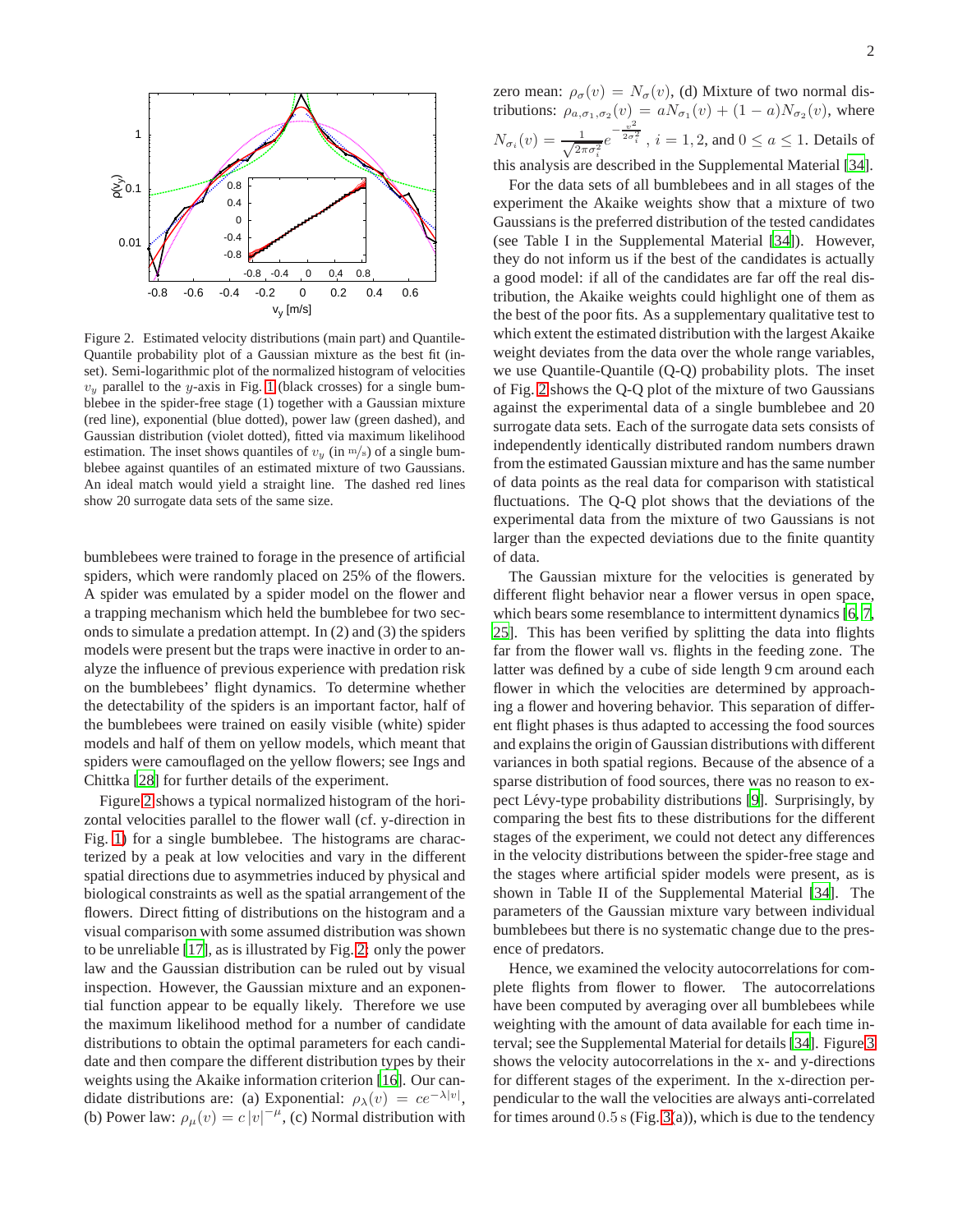of the bumblebees to quickly return to the flower wall. However, the flights with long durations between flower visits become more frequent for stages (2) and (3) where the bumblebees were exposed to predation risk compared with stage (1) (inset of Fig. [3\(](#page-2-0)a)). This is also reflected in a small shift of the global minimum in the correlations for stages (2) and (3) away from the origin. The  $v_x$ -autocorrelations thus display similar functional forms but with quantitative changes between the different stages. In contrast, for the  $v_y$ -autocorrelations the functional forms change profoundly: Parallel to the flower wall the velocities are anti-correlated in the presence of spiders for  $0.7 \text{ s} < \tau < 2.8 \text{ s}$ , while for the spider-free stage the correlations remain positive up to 1.7 s (Fig. [3\(](#page-2-0)b)). The vertical z-direction is similar to the y-direction with a weaker dependence on the presence of predators. As the limited amount of data causes variations in the autocorrelations between individual bumblebees, we resampled the result by leaving the data of each single bumblebee out (jackknifing). The resampling (inset of Fig. [3\(](#page-2-0)b)) confirms that the positive autocorrelations of  $v_y$  are not a numerical artifact.

Our statistical analysis of the experimental data has thus revealed that differences in the foraging behavior of bumblebees, triggered by predation risk, show up in changes of the velocity autocorrelation functions only, and not in modifications of the velocity probability distributions. These changes are consistent with a more careful search: When no threat of predators is present, the bumblebees forage more systematically with more or less direct flights from flower to flower, arching away from the flower wall. Under threat the trajectories become longer and the bumblebees change their direction more often in their search for food sources, rejecting flowers with spiders, as is supported by Fig. [3.](#page-2-0) Further analysis rules out that the main features of the correlation functions are induced by the geometry of the experiment: In Fig. [3\(](#page-2-0)a), all flight time distributions display maxima around  $T_f \approx 0.5$  s suggesting that times below  $\simeq 2$  s are primarily related to flights between flowers. Boundary effects are only evident for flight times that fall within the tail of the distributions. The anti-correlations in the  $y$ - and  $z$ -directions parallel to the flower wall thus cannot be induced by the walls but are generated by a reversal of directions at flowers under predatory threat. For the  $x$ -direction, the return to the flower wall is responsible for the anti-correlation at small delay times, not the opposite wall, which is too far away to have a significant effect. Another interesting aspect is that Ings and Chittka [\[28\]](#page-6-0) report that bumblebees increase the time they spend inspecting flowers bearing camouflaged spiders compared to conspicuous ones. However, we did not detect any change in velocity distributions or autocorrelations in this case, which suggests that the bumblebees perform longer localized inspection flights without changing their velocities.

In order to understand the changes shown in Fig. [3,](#page-2-0) we model the dynamics of  $v_y$  by the Langevin equation

$$
\frac{dv_y}{dt}(t) = -\eta v_y(t) - \frac{\partial U}{\partial y}(y(t)) + \xi(t) ,
$$



<span id="page-2-0"></span>Figure 3. Autocorrelation of the velocities at different experimental stages: without spiders (red triangles), under threat of predation (green circles), and under threat a day after the last encounter with the spiders (blue crosses). (a) In the x-direction perpendicular to the wall the velocities are anti-correlated for small times ( $\approx 0.5$  s) due to short flights from one flower to a nearby flower back at the flower wall. Inset: the distribution of flight times  $T_f$  for each stage shows a corresponding maximum for these short jumps. Under threat of predation (dotted) long flights become more frequent. (b) The correlation of  $v_y$  parallel to the wall shows the effect of the presence of spiders on the flight behavior of the bumblebees. The inset shows the resampled autocorrelation for the spider-free stage in the region where the correlation differs from the stages with spider models, which confirms that the positive autocorrelations are not a numerical artifact.

where  $\eta$  is a friction coefficient and  $\xi$  Gaussian white noise. The potential  $U$  mimics an interaction between bumblebee and spider. Specific data analysis shows that this force is repulsive and dominates any hovering behavior in the velocity correlation decay. Computer simulations of the above equation reproduce a change from positive to anti-correlations by increasing the repulsive force. Details are discussed in the Supplemental Material [\[34](#page-3-22)]. Note that the correlation decay displayed in Fig. [3](#page-2-0) rules out a mathematical modeling in terms of ordinary correlated random walks or Lévy walks, which predict velocity correlations to decay strictly exponentially [\[7](#page-3-2), [26](#page-3-24)] or algebraically [\[30](#page-3-25), [31](#page-3-26)], respectively.

We emphasize that the experiment analyzed in this Letter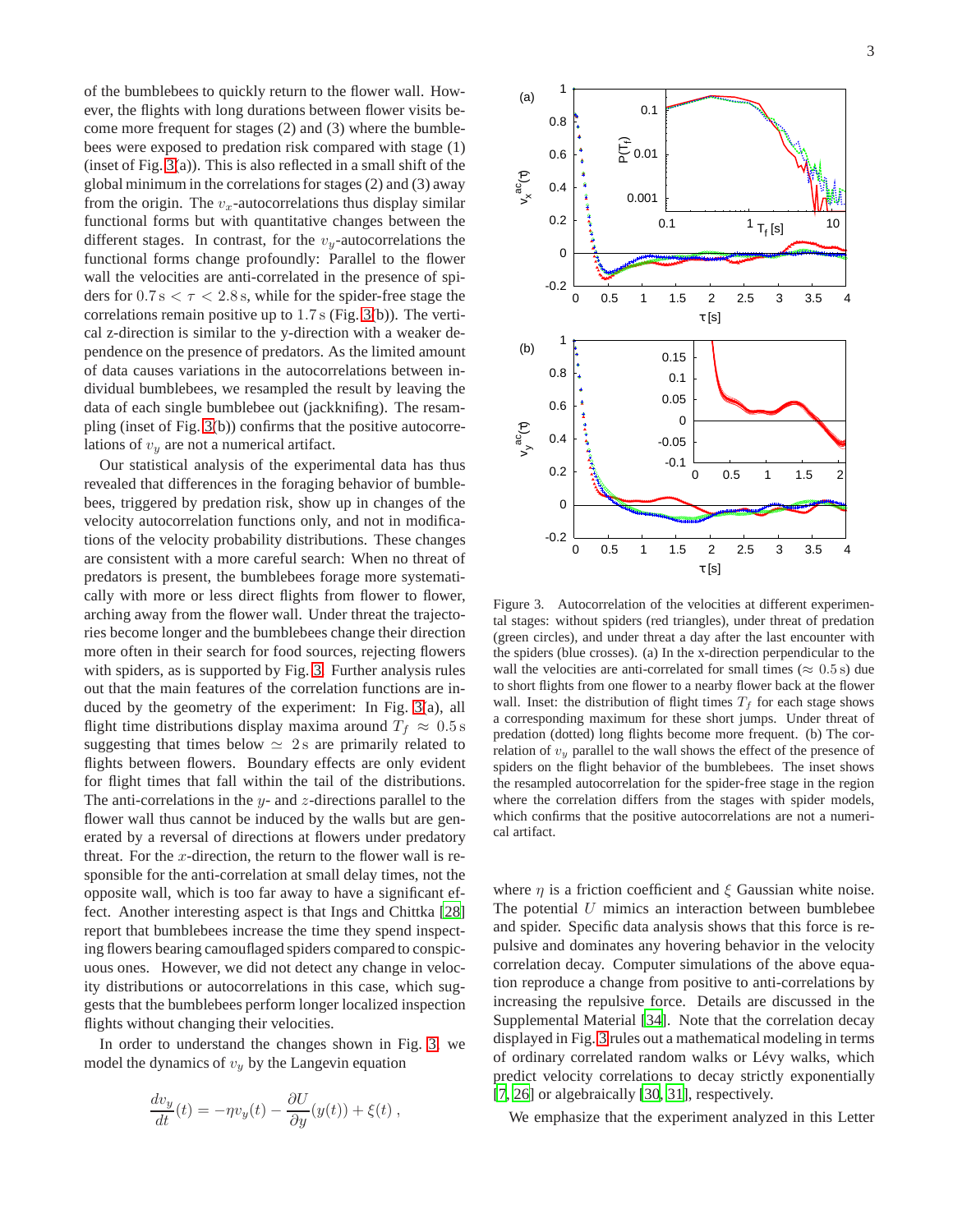does not match the conditions of the Lévy flight hypothesis [\[9](#page-3-3)]. Lévy flights and Lévy walks predict scale-free probability distributions [\[7\]](#page-3-2) and generate trivial functional forms for the velocity correlations [\[30](#page-3-25), [31](#page-3-26)]. Accordingly, experiments testing this hypothesis have focused on probability distributions, not on correlation decay [\[10](#page-3-4)[–13\]](#page-3-5). However, our results demonstrate that velocity autocorrelations can contain crucial information for understanding foraging dynamics, here in the form of a highly non-trivial correlation decay emerging from an interaction between forager and predator. Identifying such an emergent property in contrast to adaptive behavior, as we do with our simple model, has been highlighted as a crucial problem in foraging dynamics [\[13\]](#page-3-5). In addition, we observe a spatial variation of the velocity distributions. These findings illustrate the presence of different flight modes governing the foraging dynamics on different scales of time and space. Our results thus indicate that taking scale-free distributions as a paradigm beyond the conditions of validity of the Lévy flight hypothesis might be too restrictive an approach in order to capture complex foraging dynamics. A variety of mechanisms may naturally lead to different foraging dynamics on different length and time scales, e.g., individuality of animals [\[19](#page-3-9), [32](#page-3-27), [33](#page-3-28)], an intermittent switching between quasi-ballistic persistent dynamics and localized search modes [\[6](#page-3-10), [18\]](#page-3-29), or quantities over which one has averaged like time of day [\[13](#page-3-5)]. As ignoring these mechanisms can lead to spurious power laws [\[16](#page-3-8), [17](#page-3-21)], it is important to look for the reasons of the occurrence of non-trivial distributions like mixtures, e.g., animals switching between different search modes. These mixtures may not always be optimal distributions for a particular search problem, but they are easy to produce, composable and flexible enough such that differences to some optimal distribution might not be large enough to give rise to evolutionary pressure [\[4](#page-3-30)].

In summary, the fundamental question 'What is the mathematically most efficient search strategy of foraging organisms?' has, under specific conditions [\[21\]](#page-3-12), been answered by the Lévy flight hypothesis  $[8, 9]$  $[8, 9]$ . This question is well-posed under precise foraging conditions and has the big advantage that it is amenable to mathematical analysis. However, it does not capture the full complexity of a biological foraging problem [\[7](#page-3-2)], which incorporates both the dependence of foraging on 'internal' conditions of a forager (sensory perception [\[23](#page-3-14)], memory [\[22\]](#page-3-13), individuality [\[19,](#page-3-9) [32,](#page-3-27) [33](#page-3-28)]) as well as 'external' environmental constraints (distribution of food sources [\[12](#page-3-15), [13](#page-3-5), [27\]](#page-3-17), day-night cycle [\[13\]](#page-3-5), predators [\[28](#page-6-0), [29](#page-3-20)]). Asking about the range of applicability of the Lévy flight hypothesis leads to the over-arching question 'How can we statistically quantify changes in foraging dynamics due to interactions with the environment?', which requires to identify suitable measurable quantities characterizing such changes. This question highlights the need to better understand, and more carefully analyze, the interplay between forager and environment, which will yield crucial information for constructing more general mathematical foraging models.

- [30] T. Geisel, J. Nierwetberg, and A. Zacherl, Phys. Rev. Lett., **54**,
- <span id="page-3-26"></span>[31] G. Zumofen and J. Klafter, Physica D, **69**, 436 (1993).
- <span id="page-3-27"></span>[32] S. Petrovskii and A. Morozov, The American Naturalist, **173**, 278 (2009).
- <span id="page-3-28"></span>[33] C. Hawkes, J. Anim. Ecol., **78**, 894 (2009).
- <span id="page-3-22"></span>[34] See Supplemental Material at [+++ URL inserted by publisher] for details on the data analysis and for a discussion of the mathematical modeling.

We thank Holger Kantz for valuable support and Nicholas

W. Watkins as well as Michael F. Shlesinger for helpful comments. Financial support by the EPSRC for a small grant within the framework of the QMUL *Bridging The Gap* initiative is gratefully acknowledged.

- <span id="page-3-0"></span>∗ [r.klages@qmul.ac.uk](mailto:r.klages@qmul.ac.uk)
- <span id="page-3-1"></span>[1] G. H. Pyke, H. R. Pulliam, and E. L. Charnov, Q. Rev. Biol., **52**, 137 (1977).
- [2] R. S. Schick *et al.*, Ecology Letters, **11**, 1338 (2008).
- <span id="page-3-18"></span>[3] F. Bartumeus, Oikos, **118**[, 488 \(2009\)](http://dx.doi.org/10.1111/j.1600-0706.2009.17313.x).
- <span id="page-3-30"></span>[4] M. G. E. da Luz, A. Grosberg, E. P. Raposo, and G. M. Viswanathan, J. Phys. A: Math. Theor., **42** (2009).
- <span id="page-3-19"></span>[5] P. Smouse *et al.*, Phil. Trans. R. Soc. B, 2201 (2010).
- <span id="page-3-10"></span>[6] O. Bénichou, C. Loverdo[, M. Moreau, and R. Voituriez,](http://dx.doi.org/10.1103/RevModPhys.83.81) Rev. Mod. Phys., **83**, 81 (2011).
- <span id="page-3-2"></span>[7] G. Viswanathan, M. da Luz, E. Raposo, and H. Stanley, *The Physics of Foraging* (Cambridge University Press, Cambridge, 2011).
- <span id="page-3-31"></span>[8] M. F. Shlesinger and J. Klafter, On Growth and Form, 279 (1985).
- <span id="page-3-3"></span>[9] G. M. Viswanathan *et al.*, Nature, **401**, 911 (1999).
- <span id="page-3-4"></span>[10] G. M. Viswanathan *et al.*, Nature, **381**, 413 (1996).
- [11] A. M. Reynolds *et al.*, Ecology, **88**, 1955 (2007).
- <span id="page-3-15"></span>[12] D. W. Sims *et al.*, Nature, **451**, 1098 (2008).
- <span id="page-3-5"></span>[13] N. E. Humphries *et al.*, Nature, **465**, 1066 (2010).
- <span id="page-3-6"></span>[14] M. Lomholt, T. Koren, R. Metzler, and J. Klafter, Proc. Natl. Acad. Sci. USA, **105**, 11055 (2008).
- <span id="page-3-7"></span>[15] A. M. Reynolds, Behav. Ecol. Sociobiol., **64**, 19 (2009).
- <span id="page-3-8"></span>[16] A. M. Edwards *et al.*, Nature, **449**, 1044 (2007).
- <span id="page-3-21"></span>[17] A. M. Edwards, J. Anim. Ecol., **77**, 1212 (2008).
- <span id="page-3-29"></span>[18] P. Dieterich, R. Klages, R. Preuss, and A. Schwab, Proc. Natl. Acad. Sci. USA, **105**, 459 (2008).
- <span id="page-3-9"></span>[19] S. Hapca, J. W. Crawford, and I. M. Young, J. R. Soc. Interface, **6**, 111 (2009).
- <span id="page-3-11"></span>[20] D. W. Sims, D. Righton, and J. W. Pitchford, J. Anim. Ecol., **76**, 1365 (2007).
- <span id="page-3-12"></span>[21] A. James, J. W. Pitchford, and M. J. Plank, Bull. Math. Biol., **72**, 896 (2010).
- <span id="page-3-13"></span>[22] J. Burns and J. Thomson, Behavioral Ecology, **17**, 48 (2005).
- <span id="page-3-14"></span>[23] J. Spaethe, J. Tautz, and L. Chittka, Proc. Natl. Acad. Sci. USA, **98**, 3898 (2001).
- <span id="page-3-16"></span>[24] F. Bartumeus, F. Peters, S. Pueyo, C. Marrase, and J. Catalan, Proc. Natl. Acad. Sci. USA, **100**, 12771 (2003).
- <span id="page-3-23"></span>[25] J. M. Morales *et al.*, Ecology, **85**, 2436 (2004).
- <span id="page-3-24"></span>[26] F. Bartumeus, M. Da Luz, G. Viswanathan, and J. Catalan, Ecology, **86**, 3078 (2005).
- <span id="page-3-17"></span>[27] E. Kai *et al.*, Proc. Natl. Acad. Sci. USA, **106**, 8245 (2009).
- [28] T. C. Ings and L. Chittka, Current Biology, **18**, 1520 (2008).
- <span id="page-3-20"></span>[29] T. C. Ings and L. Chittka, Proc. R. Soc. B-Biol. Sci., **276**, 2031 (2009).
- <span id="page-3-25"></span>616 (1985).
- 
- 
-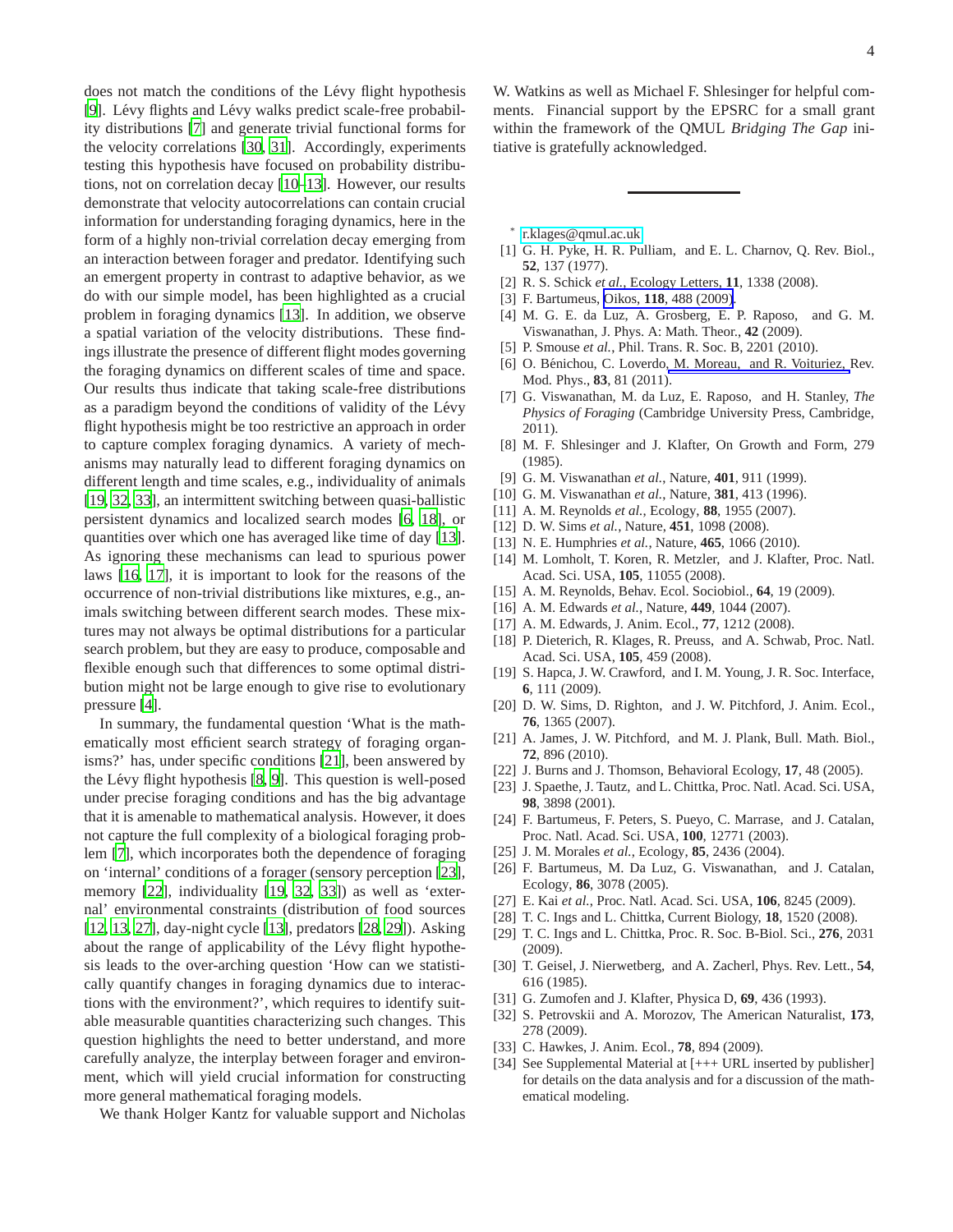### **SUPPLEMENTAL MATERIAL**

# **1. Statistical data analysis**

To capture bumblebee flights only, we exclude any crawling behavior on the landing platforms by also removing all data within a 1 cm boundary region of each platform. The size of this boundary is based on the size of the bumblebees, which have a height of approximately 1 cm. While smaller cutoffs would not exclude all crawling behavior, the cutoff can be increased robustly within reasonable bounds. We have checked that, e.g. a 2 cm cutoff does not have any influence on any of the analyzed quantities, as the amount of the data which would be excluded in addition is very small. This leaves from 2000 to 15000 data points (average: 6000) per bumblebee for each stage. We select the best model for the velocity distributions by maximum likelihood estimation and Akaike and Bayesian weights for our candidate distributions [16] for  $|v| \ge 2.5$  cm/s. Given a set of measured velocities  $D = \{v_1, v_2, ..., v_n\}$  and a probability density function  $\rho_{\lambda}(v)$ , where  $\lambda$  is a vector of k parameters, the *log-likelihood* of the probability density function for a finite resolution of the data ( $\Delta v = 5 \text{ cm/s}$ ) simplifies to

$$
\ln L(\lambda|D) = \sum_{v_j \in D} \ln P_{\lambda}(v_j) = \sum_{b \in bins} h[b] \ln \int_{min(b)}^{max(b)} \rho_{\lambda}(v) dv
$$

where  $h(b)$  is the observed frequency in bin b.

For each candidate distribution  $\rho_{\lambda_i}^i$ ,  $i \in \{1, 2, 3\}$ , we maximize the log-likelihood  $\ln L_i$  w.r.t.  $\lambda_i$  locally with a Nelder-Mead algorithm by using a Monte Carlo method to find the global maximum. To find the preference between the different model distributions whose likelihoods  $L_i$  are maximized at  $\lambda_i^{max}$  the information criteria are

$$
IC_i = -2\ln(L_i(\lambda_i^{max}|D)) + s(n)k_i
$$

with  $s(n) = 2$  for the Akaike information criterion and  $s(n) = \ln(n)$  for the Bayesian information criterion as a penalty on the number of parameters  $k_i$ . The best model, denoted by ∗, is the one which minimizes the information criterion  $IC_* = \min_i (IC_i)$ . The Akaike/Bayesian weights then give the preference of each model over the others as a probability

$$
w_i = \alpha e^{-(IC_i - IC_*)/2},
$$

where  $\alpha$  normalizes the weights to  $\sum_i w_i = 1$ .

The choice of the information criterion makes no strong difference for the model selection in this experiment. With the Akaike information criterion the Gaussian mixture is chosen with a weight of over 95% for all bumblebees and all experimental stages. The Bayesian information criterion agrees with the Akaike information criterion on 90% of all data sets. For the other 10% it prefers a single Gaussian or an exponential distribution - these data sets turned out to be those with the least amount of data available.

To compute the autocorrelation function  $v^{ac}(\tau)$  of the flight velocities

$$
v^{ac}(\tau) = \frac{\langle (v(t) - \mu)(v(t + \tau) - \mu) \rangle}{\sigma^2}
$$

we average over all bumblebees and over time in all flights that are complete from starting on one flower to landing on the next. We exclude flights containing gaps and correlation terms, where in-between time t and  $t + \tau$  a flower was visited.

<span id="page-4-0"></span>Table I. Model weights and estimated parameters. Akaike and Bayesian weights both give preference to the mixture of two Gaussians for  $v_y$  for most of the bumblebees. The weights are estimated individually and their mean and standard deviation (in brackets) are shown. The distribution parameters are also estimated individually for each bumblebee in each stage.

| Model:               | (a) Exponential | (b) Power law | (c) Gaussian | (d) Gaussian Mixture |            |            |
|----------------------|-----------------|---------------|--------------|----------------------|------------|------------|
| Akaike weight        | 0.00(0.00)      | 0.00(0.00)    | 0.04(0.19)   | 0.96(0.19)           |            |            |
| Bayesian weight      | 0.04(0.18)      | 0.00(0.00)    | 0.08(0.26)   | 0.88(0.30)           |            |            |
| Parameters           |                 | $\mu$         | $\sigma$     | $\boldsymbol{a}$     | $\sigma_1$ | $\sigma_2$ |
| average (bumblebees) | 5.61            | 1.11          | 0.25         | 0.67                 | 0.06       | 0.29       |
| stddev (bumblebees)  | l.07            | 0.16          | 0.03         | 0.13                 | 0.04       | 0.03       |

Table II. Weights and estimated parameters of the Gaussian mixture for the different experimental stages. Weights and parameters are estimated for each bumblebee. Shown are the mean over all individuals and the standard deviation (in brackets). The mixture of two Gaussians is the best fit in all stages. In the parameters of the distribution we observe no significant effect of the threat of predators on the bumblebees.

| <b>Stages</b>              | Akaike weight | Bayesian weight | a          | $\sigma_1$ | $\sigma_2$ |
|----------------------------|---------------|-----------------|------------|------------|------------|
| (1) Without spiders        | 0.97(0.15)    | 0.93(0.23)      | 0.64(0.11) | 0.06(0.02) | 0.29(0.03) |
| (2) Under predation risk   | 0.99(0.04)    | 0.90(0.27)      | 0.68(0.13) | 0.06(0.02) | 0.29(0.02) |
| (3) With risk, 1 day later | 0.89(0.29)    | 0.80(0.38)      | 0.72(0.16) | 0.07(0.07) | 0.30(0.03) |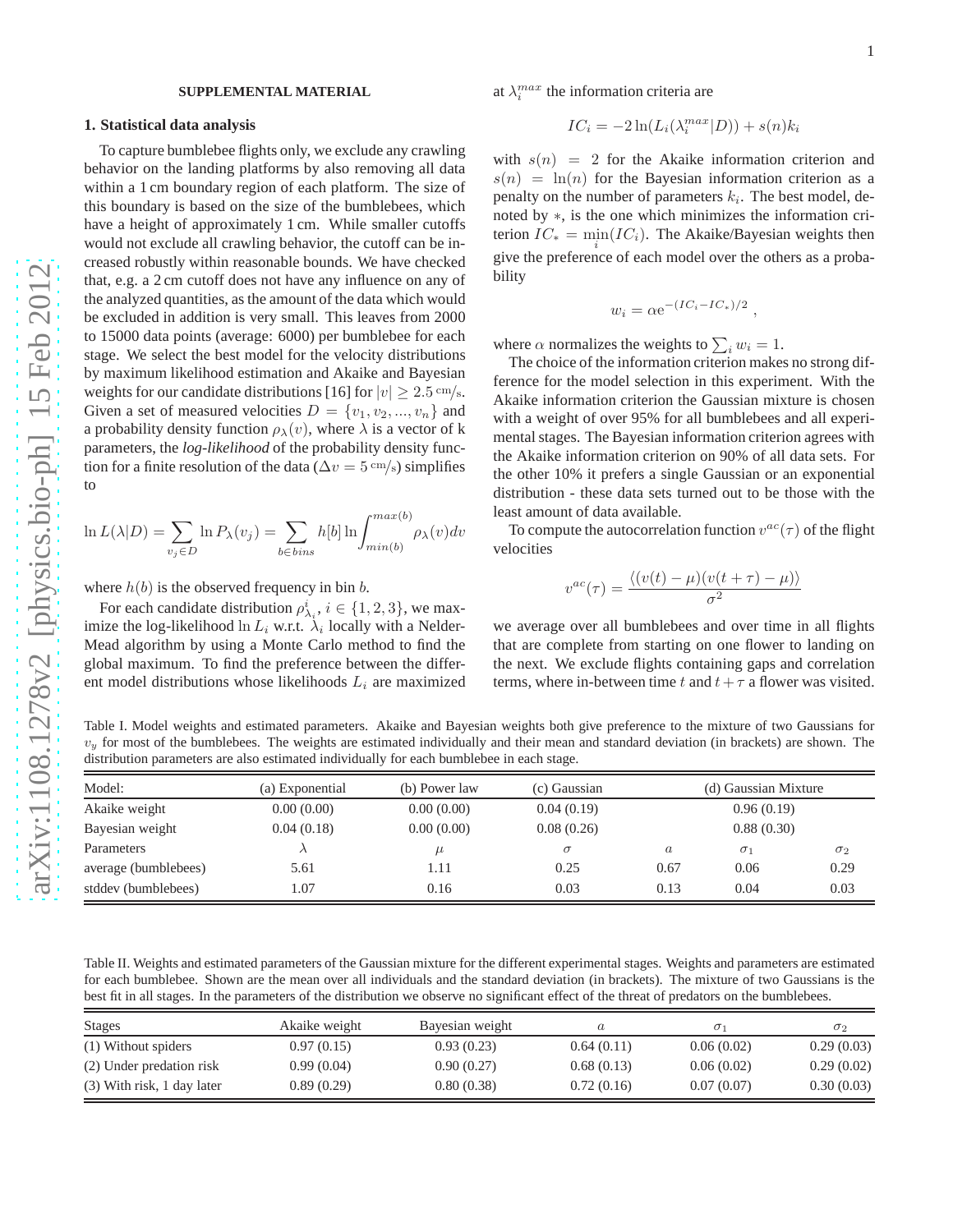

<span id="page-5-0"></span>Figure S1. Predator avoidance of bumblebees at flowers, Eq. [\(1\)](#page-5-1), extracted from the experimental data. Hovering behavior in front of a flower is represented by the positive spike directly at the flower center, while the negative region behind this spike reflects the avoidance in the flights towards a flower.

# **2. Mathematical modeling of bumblebee foraging**

The effect of the presence of a spider on the probability of a bumblebee to fly in front of a flower can be measured by computing the difference between the position densities at stage (1) and (2) as a function of the positions parallel to and near  $(x \le 5 \text{ cm})$  the flower wall,

<span id="page-5-1"></span>
$$
\Delta \rho_p(y_{rel}, z_{rel}) = \rho_p^{(2)}(y_{rel}, z_{rel}) - \rho_p^{(1)}(y_{rel}, z_{rel}), \quad (1)
$$

where the positions  $(y_{rel}, z_{rel})$  are relative to the nearest flower center. This predator avoidance extracted from the experimental data is shown in Fig. [S1.](#page-5-0) Two different types of behavior can be seen: First, there is a small increase in the amount of hovering, i.e. inspection flights near the flower platform when a spider model is present [\[1](#page-6-2), [2\]](#page-6-3), which is consistent with Ref. [\[3\]](#page-6-0). However, more important is the local minimum representing the avoidance of flowers infected by spiders. This effect is strongest 3 cm above the dangerous flowers, because the flowers are predominantly approached from above. The avoidance behavior affects not only flights near the flower wall but can still be detected further away from it. Comparing dangerous and safe flowers at stage (2) only confirms that avoidance is the dominant effect for search flights.

The avoidance of spider-infected flowers together with the spatial switching of flight modes discussed in the main part of our Letter can be modeled by the Langevin Equation

<span id="page-5-2"></span>
$$
\frac{d\mathbf{r}}{dt}(t) = \mathbf{v}(t)
$$
\n
$$
\frac{d\mathbf{v}}{dt}(t) = -\eta \mathbf{v}(t) - \nabla U(\mathbf{r}(t)) + \xi(\mathbf{r}, t),
$$
\n(2)

where  $\eta$  is a friction coefficient and  $\xi$  white Gaussian noise with standard deviation depending on the flight mode as a function of the position,  $\xi(\mathbf{r}, t) = \chi_{f\mathbf{Z}}(\mathbf{r})\xi_1(t) + (1 - \mathbf{r})\xi_2(t)$  $\chi_{f\mathbf{Z}}(\mathbf{r})\xi_2(t)$ . Here  $\mathbf{r} = (x, y, z)^\top$  is the position of the bumblebee at time t,  $\chi_{fz}(\mathbf{r})$  is the indicator function of the feeding

zone, which is equal to one whenever the bumblebee is in the cube around a flower as defined before, and  $\xi_i$ ,  $i = 1, 2$  is Gaussian noise with two different variances. The potential  $U$ models an interaction between bumblebee and spider in form of a repulsive force exerted by the spider onto the bumblebee, for which we assume that the potential maxima are located near infected flowers.

When the mechanism generating the correlation functions shown in Fig. 3 is not the focus of the investigation, it suffices to consider a reduced version of Eqs. [\(2\)](#page-5-2) in form of the *effective* Langevin equation

$$
\frac{d\mathbf{r}}{dt} = \chi_{\mathbf{f}\mathbf{z}}(\mathbf{r})\zeta_1(t) + (1 - \chi_{\mathbf{f}\mathbf{z}}(\mathbf{r}))\zeta_2(t) . \tag{3}
$$

This equation describes the spatially varying hovering and search modes by using noise  $\zeta_i$ ,  $i = 1, 2$ ., which models the impact of the potential U together with the noise  $\xi$ . Further data analysis shows that excluding hovering has no significant impact on the velocity autocorrelations, which are dominated by the search flights. This is in full agreement with Fig. 3, where the time scale for the predator-induced anti-correlation (Fig. 3(b)) is larger than the time scale for flights between neighbouring flowers (Fig. 3(a)). Hence, we model  $\zeta_1(t)$  as a vector of Gaussian white noise with the smaller variance  $\sigma_1^2$ given in Table [I](#page-4-0) which describes the hovering. The search flights from flower to flower are reproduced by the correlated Gaussian noise vector  $\zeta_2(t)$  with variance  $\sigma_2^2$  and the autocorrelations  $v_i^{ac}(\tau)$ ,  $i = x, y$  shown in Fig. 3. The advantage of this model is that it is directly based on our data analysis.

We now focus on the different aspect of understanding the biophysical mechanism that generates the anti-correlations of the velocities parallel to  $y$  shown in Fig. 3(b). Starting from the full model Eqs. [\(2\)](#page-5-2), it suffices to select the search mode only by setting  $\xi(\mathbf{r}, t) = \xi_2(t)$  thus neglecting any spatial variations of the noise. This yields the Langevin equation

<span id="page-5-3"></span>
$$
\frac{dv_y}{dt}(t) = -\eta v_y(t) - \frac{\partial U}{\partial y}(y(t)) + \xi(t) ,\qquad (4)
$$

which was already stated in the main part as the main equation. A rough approximation for the repulsive force is provided by a periodic potential with maxima at dangerous flowers,

<span id="page-5-4"></span>
$$
U(\mathbf{r}) = u \cos \left(2\pi \frac{y}{y_0}\right) , \qquad (5)
$$

where  $y_0$  is the mean distance between spiders and u the strength of the repulsion.

We integrated this Langevin equation via an Euler-Maruyama method under variation of  $u$  by computing the autocorrelation function  $v_y^{ac}$  of the generated data. Figure [S2](#page-6-1) shows  $v_y^{ac}$  by increasing the repulsion strength u. The correlation function changes from positive correlations to anticorrelations in a range of delay times  $\tau$  comparable to the changes in the correlation function of the experimental data of Fig. 3(b). This qualitatively reproduces our experimental findings from first principles. Note that the oscillations for higher